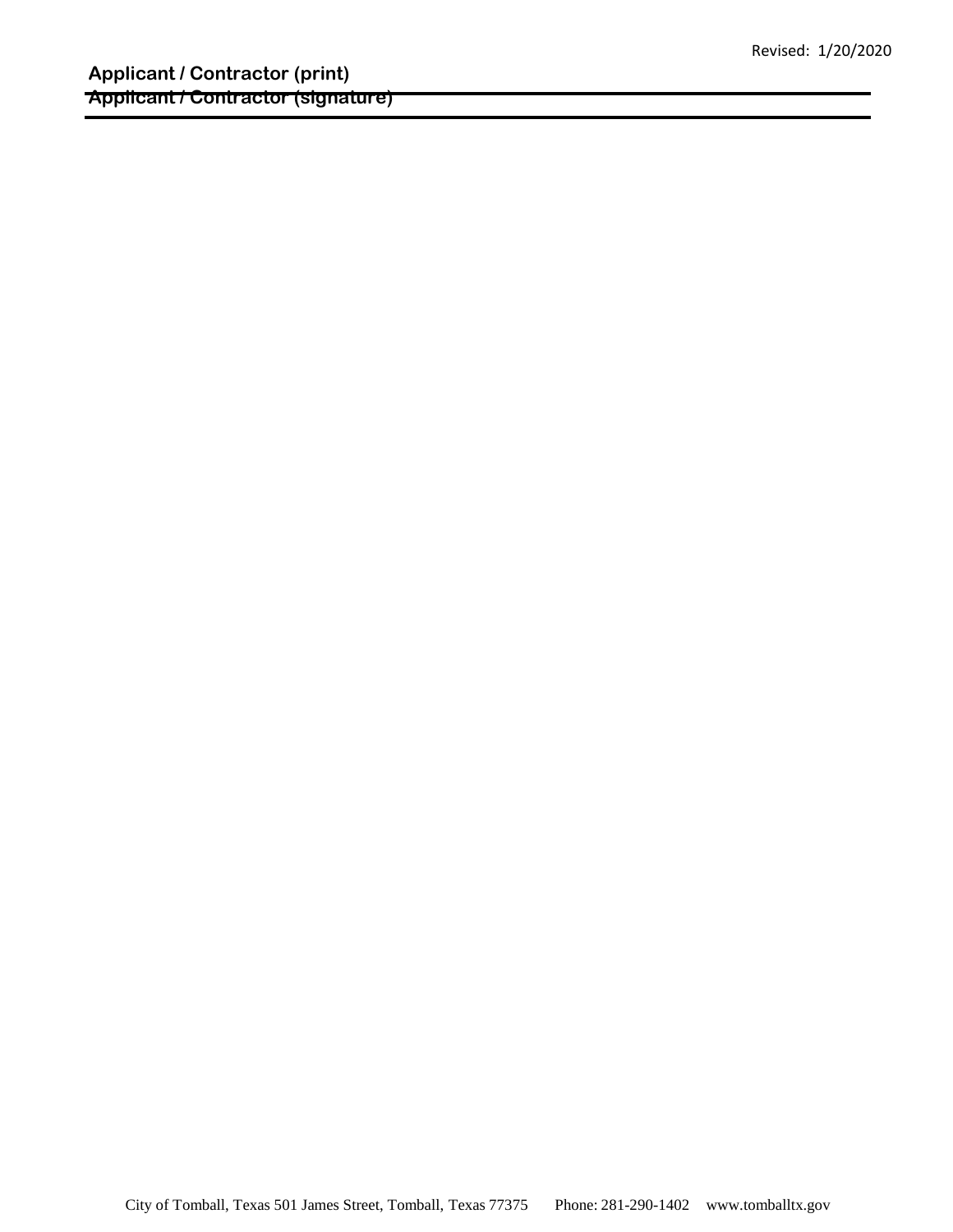# **ELECTRICAL FEES**

| NO.                                                                                          | <b>DESCRIPTION</b>                          | <b>UNIT</b>       | <b>TOTAL</b>                    | NO.                                                                                                                                                | <b>DESCRIPTION</b>                                                     | <b>UNIT</b>       | <b>TOTAL</b> |  |
|----------------------------------------------------------------------------------------------|---------------------------------------------|-------------------|---------------------------------|----------------------------------------------------------------------------------------------------------------------------------------------------|------------------------------------------------------------------------|-------------------|--------------|--|
|                                                                                              |                                             | <b>FEE</b>        |                                 |                                                                                                                                                    |                                                                        | <b>FEE</b>        |              |  |
| <b>SERVICES</b>                                                                              |                                             |                   | <b>MISCELLANEOUS ITEMS</b>      |                                                                                                                                                    |                                                                        |                   |              |  |
|                                                                                              | Signs, Serv. $< 100$ amp with meter         | 15.00             |                                 |                                                                                                                                                    | Motion picture machines                                                | 5.00              |              |  |
|                                                                                              | loop                                        |                   |                                 |                                                                                                                                                    |                                                                        |                   |              |  |
|                                                                                              | Service $<$ 125 amp with meter loop         | 15.00             |                                 |                                                                                                                                                    | Commercial sound equipment                                             | 3.00              |              |  |
|                                                                                              | Service $<$ 200 amp with meter loop         | 20.00             |                                 |                                                                                                                                                    | Electric ranges                                                        | 5.00              |              |  |
|                                                                                              | Service $<$ 400 amp with meter loop         | 30.00             |                                 |                                                                                                                                                    | Ballpark and parking lot light poles                                   | 25.00             |              |  |
|                                                                                              | Service $> 400$ amp with meter loop         | 27.00             |                                 |                                                                                                                                                    | Pole with guy wire                                                     | 7.00              |              |  |
|                                                                                              | Plus - \$5 per each 100 amp                 | $\overline{5.00}$ |                                 |                                                                                                                                                    | <b>Electric Water Heaters</b>                                          | $\overline{5.00}$ |              |  |
|                                                                                              | Subpanels with 2 or more circuits           | $\overline{5.00}$ |                                 |                                                                                                                                                    | Not exceeding 1500 watts                                               | 3.00              |              |  |
|                                                                                              | Panel with 8 or more circuits               | 5.00              |                                 |                                                                                                                                                    | Over 1500 Watts                                                        | $\overline{5.00}$ |              |  |
| <b>OUTLETS</b> - Includes all light switches and receptacle openings                         |                                             |                   | Plus \$1.00 per 1000 watts      | 7.00                                                                                                                                               |                                                                        |                   |              |  |
|                                                                                              | Outlets                                     | .50               |                                 |                                                                                                                                                    | X-ray Machines                                                         | 8.00              |              |  |
| <b>LIGHTING FIXTURES - Any current consuming device</b>                                      |                                             |                   | Incandescent electric signs and | 7.00                                                                                                                                               |                                                                        |                   |              |  |
| permanently attached to an outlet for illuminating purposes                                  |                                             |                   |                                 | incandescent gas or vacuum tube signs<br>(shop inspection) per kva                                                                                 |                                                                        |                   |              |  |
|                                                                                              | Fixture $< 1$ circuit; ceiling fan w/light  | .50               |                                 |                                                                                                                                                    | Sign installation inspections, per kva                                 | 8.00              |              |  |
|                                                                                              | Each additional circuit, per fixture        | 1.00              |                                 |                                                                                                                                                    | Streamers and festoon lighting, per                                    | 2.00              |              |  |
|                                                                                              |                                             |                   |                                 |                                                                                                                                                    | circuit                                                                |                   |              |  |
|                                                                                              | <b>ELECTRICAL APPLIANCES - Domestic</b>     |                   |                                 |                                                                                                                                                    | Permanently connected electrical appliances and equipment              |                   |              |  |
|                                                                                              |                                             |                   |                                 |                                                                                                                                                    | of any nature not otherwise specified shall be charges as              |                   |              |  |
|                                                                                              |                                             |                   |                                 |                                                                                                                                                    | follows:                                                               |                   |              |  |
|                                                                                              | Range Receptacle                            | 3.00              |                                 |                                                                                                                                                    | 5 kw or less, each                                                     | 4.00              |              |  |
|                                                                                              | <b>Clothes Dryer</b>                        | 3.00              |                                 |                                                                                                                                                    | Over 5 kw, each                                                        | 5.00              |              |  |
|                                                                                              | <b>Cooking Tops</b>                         | 3.00              |                                 |                                                                                                                                                    | Partial cover-up, each                                                 | 5.00              |              |  |
|                                                                                              | Ovens                                       | 3.00              |                                 |                                                                                                                                                    | Ditch cover-up <100 ft.                                                | 12.00             |              |  |
|                                                                                              | Garbage Disposals                           | 3.00              |                                 |                                                                                                                                                    | Ditch cover-up $>100$ ft., per 100 ft.                                 | 6.00              |              |  |
|                                                                                              | Dishwashers                                 | $\overline{3.00}$ |                                 |                                                                                                                                                    | Electric welders, each                                                 | 6.00              |              |  |
|                                                                                              | Window air conditioner receptacle           | 2.00              |                                 |                                                                                                                                                    | <b>TEMPORARY INSTALLATIONS - must apply for TCI</b>                    |                   |              |  |
|                                                                                              | Central A/C and Heat                        | 6.00              |                                 |                                                                                                                                                    | Wood saws, floor surfacing machines,<br>paint-spraying apparatus, etc. | 15.00             |              |  |
|                                                                                              | Electric Heat < 1 kw                        | 3.00              |                                 |                                                                                                                                                    | Temporary lighting installations                                       | 17.00             |              |  |
|                                                                                              | Over 1 kw and $< 10$ kw                     | 7.00              |                                 |                                                                                                                                                    | Temporary saw pole - 90 days only                                      | 17.00             |              |  |
|                                                                                              | Over 10 kw                                  | 7.00              |                                 |                                                                                                                                                    | Temporary cut-ins made permanent                                       | 25.00             |              |  |
|                                                                                              | Plus .25 per each kw                        | 1.00              |                                 |                                                                                                                                                    |                                                                        |                   |              |  |
| <b>MOTORS</b> - Permanently installed (Motor control equipment is<br>included in motor fees) |                                             |                   |                                 | Temporary installation; i.e., carnivals, amusement, show,<br>display or similar used installations. For this purpose: 1 h.p.<br>motor load - 1 kva |                                                                        |                   |              |  |
|                                                                                              | Motors $<$ 3/4 h.p.                         | 3.00              |                                 |                                                                                                                                                    | 10 kva or less                                                         | 25.00             |              |  |
|                                                                                              | Over $\frac{3}{4}$ h.p. and < 10 h.p.       | 7.00              |                                 |                                                                                                                                                    | Over 10 kva, per kva                                                   | 2.00              |              |  |
|                                                                                              | Over 10 h.p.                                | 10.00             |                                 |                                                                                                                                                    |                                                                        |                   |              |  |
|                                                                                              | Plus .25 per each h.p.                      | 1.00              |                                 |                                                                                                                                                    | <b>RECONNECTION FEE</b>                                                | 15.00             |              |  |
| <b>TRANSFORMERS</b>                                                                          |                                             |                   | <b>DEMOLITION FEE</b>           | 60.00                                                                                                                                              |                                                                        |                   |              |  |
|                                                                                              | Up to and including 1kva                    | 2.00              |                                 |                                                                                                                                                    | <b>BASE PERMIT FEE</b>                                                 | 20.00             |              |  |
|                                                                                              | Over 1 kva and including $\frac{10}{x}$ kva | 12.00             |                                 |                                                                                                                                                    |                                                                        |                   |              |  |
|                                                                                              | Over 10 kva                                 | 10.00             |                                 |                                                                                                                                                    |                                                                        |                   |              |  |
|                                                                                              | Plus \$1.00 per each kva                    | 1.00              |                                 |                                                                                                                                                    |                                                                        |                   |              |  |
|                                                                                              | <b>SLAB INSPECTIONS</b>                     |                   |                                 |                                                                                                                                                    |                                                                        |                   |              |  |
|                                                                                              | Slab inspection                             | 15.00             |                                 |                                                                                                                                                    | <b>TOTAL PERMIT FEE</b>                                                |                   |              |  |
|                                                                                              | Each additional slab inspection             | 7.00              |                                 |                                                                                                                                                    |                                                                        |                   |              |  |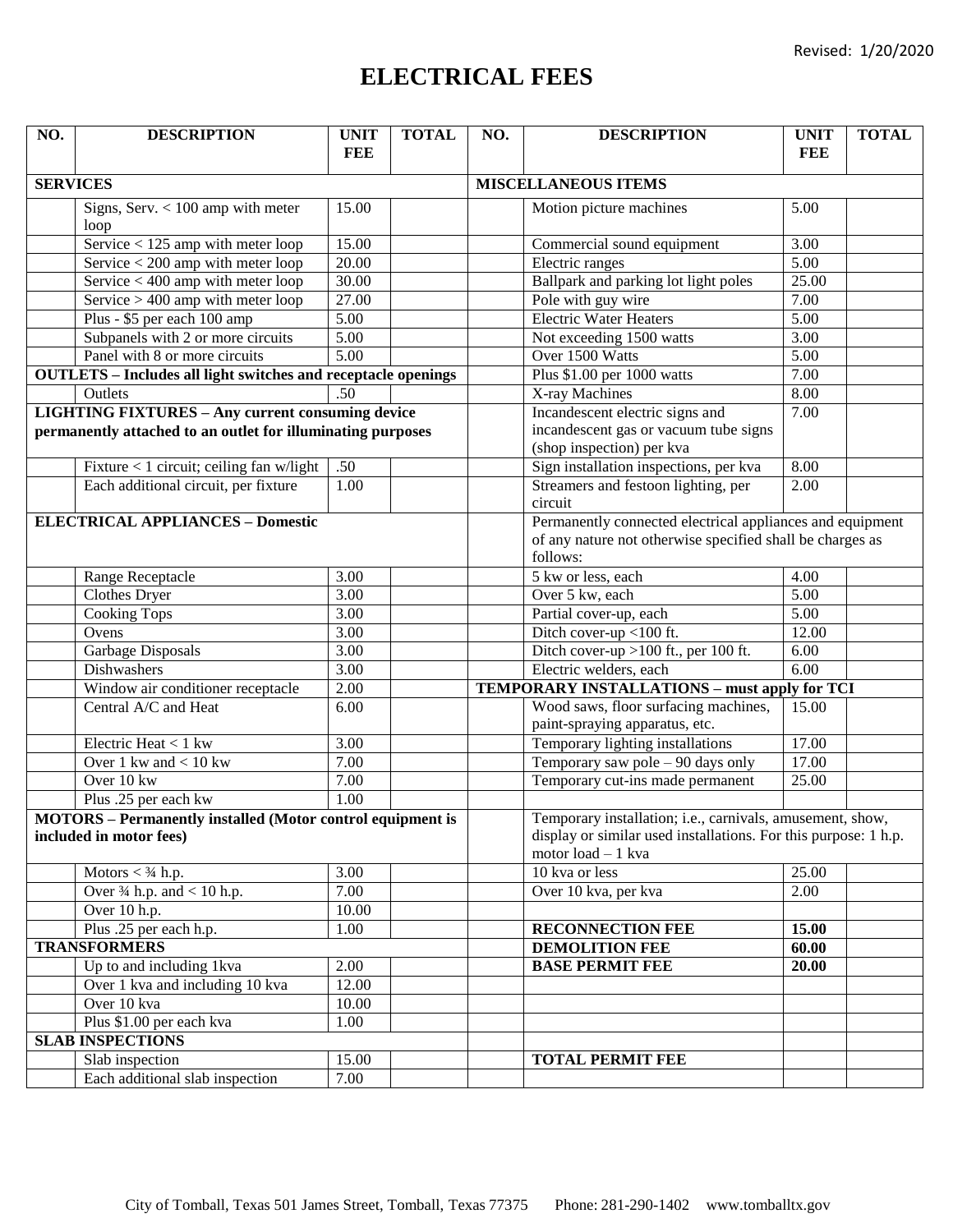# **2012 IRC SMOKE ALARMS Electrical Code Reference**

### **R314.3.1 Alterations, repairs and additions:**

When alterations, repairs or additions requiring an electrical permit occur, or when one or more sleeping rooms are added or created in existing dwellings, the individual dwelling unit shall be equipped with smoke alarms located as required for new dwellings.

### **Exceptions:**

- 1. Work involving the exterior surfaces of dwellings, such as the replacement of roofing or siding, or the addition or replacement of windows or doors, or the addition of a porch or deck, are exempt from the requirements of this section.
- 2. Installation, alteration or repairs of plumbing or mechanical systems are exemptfrom the requirements of this section.

### **R314.4 Power source:**

Smoke alarms shall receive their primary power from the building wiring when such wiring is served from a commercial source, and when primary power is interrupted, shall receive power from a battery. Wiring shall be permanent and without a disconnecting switch other than those required for overcurrent protection.